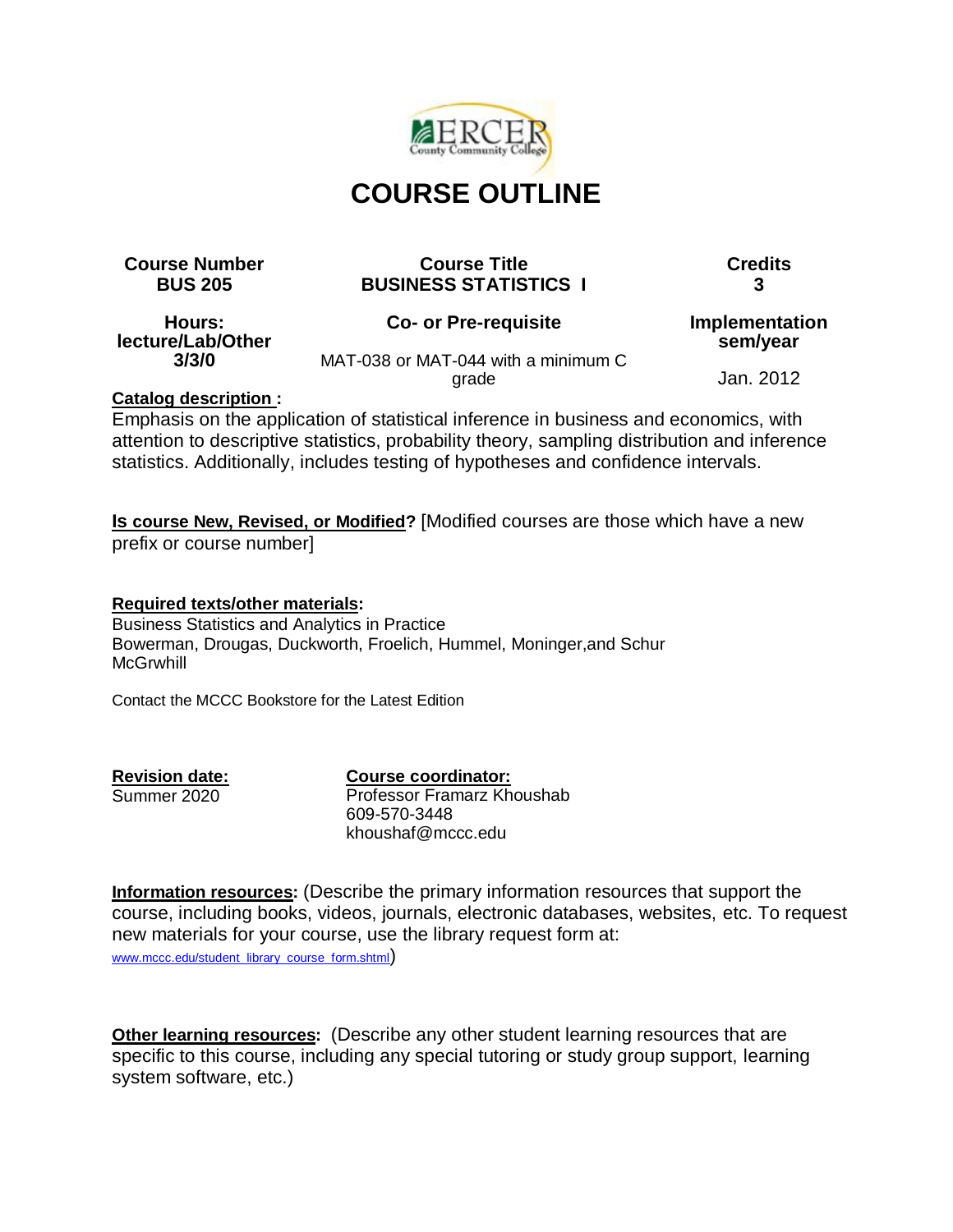### **Statistics for Business and Economics**

This course is the second half of a one year course in statistics for business and economics. The aim is for students to perform statistical analysis on various inferential real life problems. By the end of the course students will be able to:

- 1. Demonstrate descriptive statistics
- 2. Demonstrate basic probability theory
- 3. Demonstrate sampling distribution and probability distribution function
- 4. Demonstrate confidence interval and hypothesis

### **General Education Knowledge Goals**

**Goal 1**. Communication. Students will communicate effectively in both speech and writing.

**Goal 2**. Mathematics. Students will use appropriate mathematical and statistical concepts and operations to interpret data and to solve problems.

### **MCCC Core Skills**

**Goal A**. Written and Oral Communication in English. Students will communicate effectively in speech and writing, and demonstrate proficiency in reading.

**Goal B**. Critical Thinking and Problem-solving. Students will use critical thinking and problem solving skills in analyzing information.

### **Unit 1: Descriptive Statistics**

- Data analysis without probability
- Population vs. samples
- Discrete and continuous data
- Histogram
- Charting the frequency distribution
- Skewed distribution
- Mean, median, and mode
- Variance, standard deviation, percentile, quartile, and coefficient of skewness.

# **Learning Objectives:**

The student will be able to:

- Organize numerical data  $(CG 1, 2 CS A, B)$
- Develop table and provide graphical presentation for numerical and categorical data (CG 1, 2 CS A, B)
- Calculate, mean, median, mode, variance, standard deviation, coefficient of skewness and co-efficient of variation CG 1, 2 CS A, B)

# **Unit 2: Probability theory and probability distribution:**

- 1. inductive statistics and probability
- 2. interpretation of probability
- 3. prior, and empirical probability
- 4. randomness intuitive understanding
- 5. independence
- 6. special rule addition mutually exclusive events
- 7. permutation and combination
- 8. conditional probability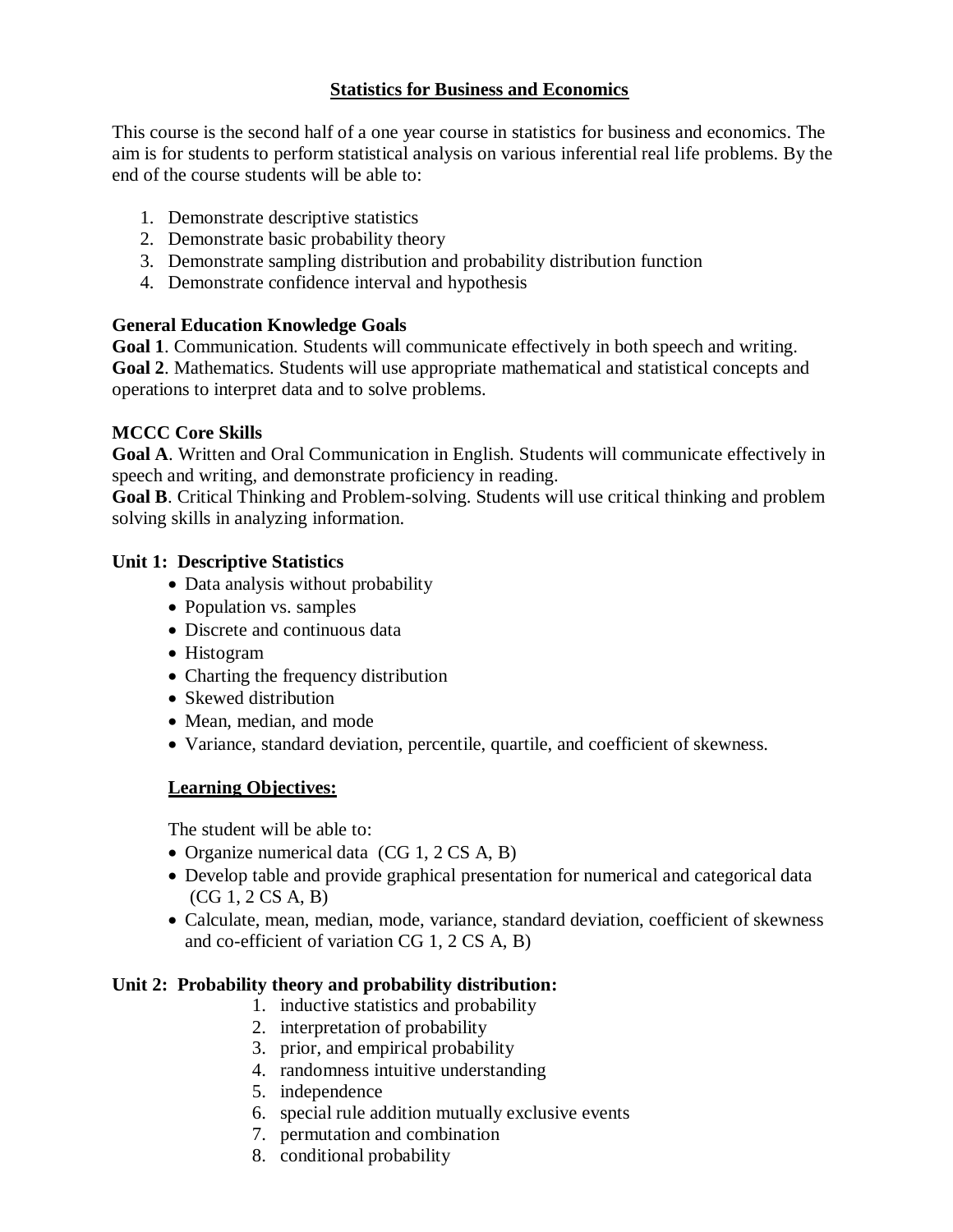- 9. probability distribution
- 10. binomial probability distribution
- 11. poisson distribution
- 12. normal distribution

# **Learning Objectives**:

The student will be able to:

- Identify the problem as involving either a permutation or a combination and solve the problem (CG 1, 2 CS A, B)
- Identify the events (possibly using a Venn Diagram) as either dependent, independent, or mutually exclusive and solve the problem (CG 1, 2 CS A, B)
- Compute conditional probability  $(CG_1, 2 CS A, B)$
- Use Bayes' theorem to revise probability (CG 1, 2 CS A, B)
- Compute probabilities from Binomial and poison distribution (CG 1, 2 CS A, B)
- Use binomial and Poisson distribution to solve business problems. Compute probabilities from the normal distribution (CG 1, 2 CS A, B)

# **Unit 3:Sampling Distribution and Interval Confidence**

- a) Probability distribution of sample mean
- b) Sampling variance as an estimate of population variance
- c) Sample proportion as an estimate of population proportion
- d) Finding confidence interval for MU (population mean) when population standard deviation is known
- e) Finding confidence interval for MU when population standard deviation is unknown
- f) Finding confidence interval for MU when sample size )n) is very large
- g) Finding confidence interval for population proportion

# **Learning Objectives:**

The student will be able to:

- Understand the concept of sampling distribution (CG 1, 2 CS A, B)
- Compute the probability related to the sample mean and sample proportion (CG 1, 2 CS A, B)
- Develop confidence interval for population mean and population proportion(CG 1, 2 CS A, B)

# **Unit 4:Hypothesis Testing**

- 1. hypothesis testing for MU (population mean) when population standard deviation is known
- 2. hypothesis testing for MU (population mean) when population standard deviation is unknown
- 3. hypothesis testing for population proportion
- 4. type I error vs. type II error
- 5. p-value

# **Learning Objective:**

The student will be able to:

- Use hypothesis testing to test mean, and proportion (CG 1, 2 CS A, B)
- Test hypothesis including one tail and two tail test (CG 1, 2 CS A, B)
- Use hypothesis testing to solve problems (CG 1, 2 CS A, B)